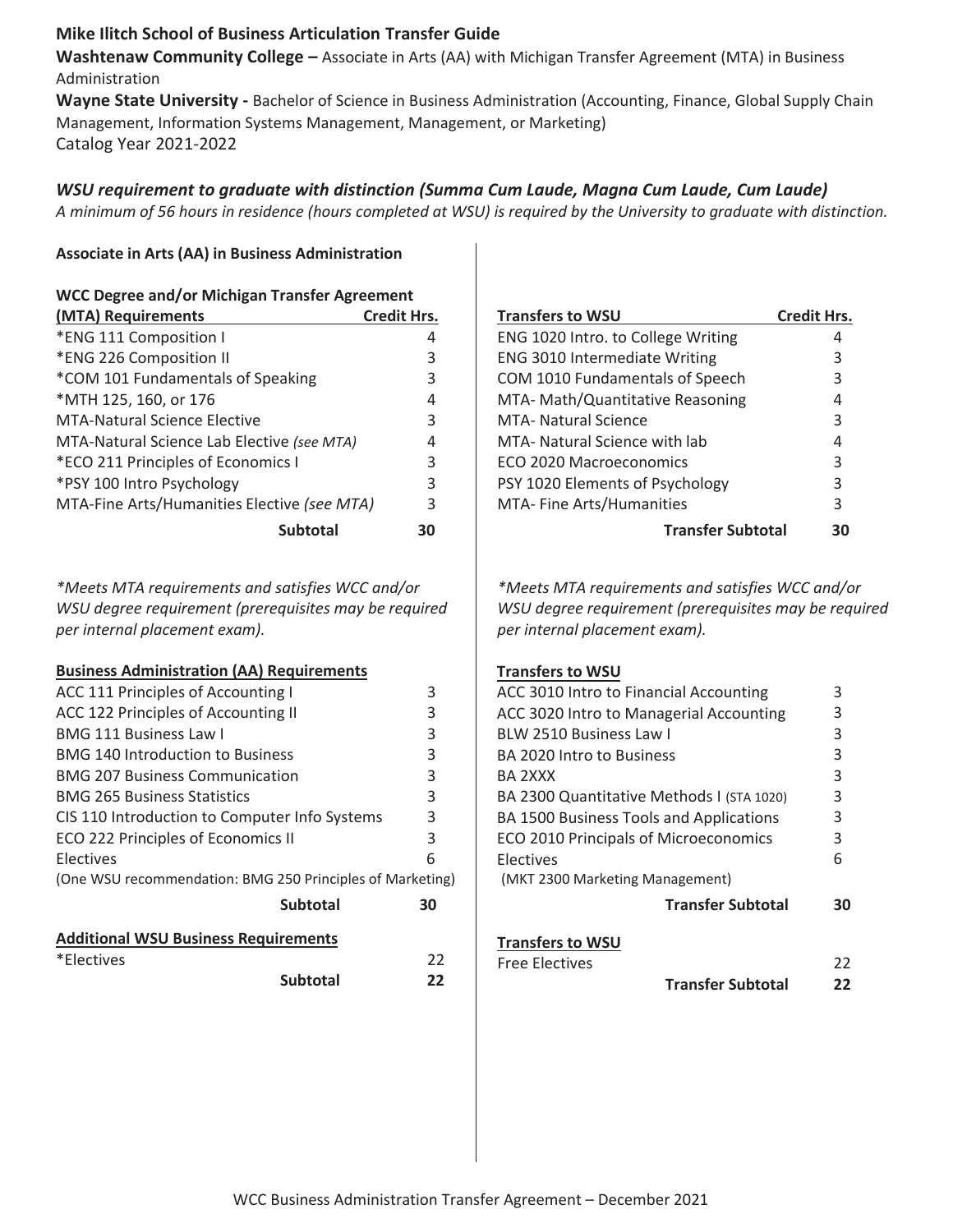# **Mike Ilitch School of Business Articulation Transfer Guide**

**Washtenaw Community College –** Associate in Arts (AA) with Michigan Transfer Agreement (MTA) in Business Administration

**Wayne State University -** Bachelor of Science in Business Administration (Accounting, Finance, Global Supply Chain Management, Information Systems Management, Management, or Marketing) Catalog Year 2021-2022

# *WSU requirement to graduate with distinction (Summa Cum Laude, Magna Cum Laude, Cum Laude)*

*A minimum of 56 hours in residence (hours completed at WSU) is required by the University to graduate with distinction.* 

#### **Bachelor of Science in Business Administration (BSBA) Business Foundation**

| BA 1000 Student Success/Career Development | $\mathbf{1}$ |
|--------------------------------------------|--------------|
| COM 3300 Bus & Profession Presentations    | 3            |
| <b>Subtotal</b>                            | 4            |
| <b>Business Core</b>                       |              |
| <b>BA 3400 Quantitative Methods II</b>     | 3            |
| FIN 3290 Business Finance                  | 3            |
| GSC 3600 Operations and Supply Chains      | 3            |
| ISM 3630 Business Info Systems             | 3            |
| MGT 2530 Mgt. Organizational Behavior      | 3            |
| MGT 6890 Strategic Mgt & Business Policy   | 3            |
| <b>Subtotal</b>                            | 18           |

### **Selecting a major – See WSU Business Majors**

*Each major requires 18 cr. hrs. of course work. A maximum of (2) approved courses may be applied toward any one major, a minimum of 4 approved major courses must be completed at WSU. If exceeded, then one or more major courseƐ will be substituted*

| <b>Washtenaw Community College</b><br><b>Credit Hrs.</b> |          |
|----------------------------------------------------------|----------|
| Michigan Transfer Agreement (MTA)                        | 30       |
| <b>Business Admin Degree Requirements</b>                | 30       |
| <b>Additional Business Requirements/Electives</b>        | $0 - 22$ |
| Total Transferable Credits from WCC (max 82) 82          |          |

| <b>Wayne State University</b>                    | <b>Credit Hrs.</b> |
|--------------------------------------------------|--------------------|
| <b>Foundation &amp; Core Requirements</b>        | 22                 |
| <b>Major Requirements</b>                        | $12 - 18$          |
| Electives                                        | 0-4                |
| <b>WSU Total Credits (min. 38)</b>               | $38 - 40$          |
| <b>Total BSBA Degree Requirements (min. 120)</b> | 120 - 122          |

### **Accelerated Graduate Program (AGRADE)**

Highly qualified Wayne State University Mike Ilitch School of Business students are eligible to participate in the AGRADE program. AGRADE students can cut substantial time and as much as one-third off the total cost of a WSU graduate business degree program by applying up to 12 credits of approved major course work toward both their undergraduate and select graduate degrees. AGRADE students cannot also complete Senior Rule.

#### **AGRADE requirements**

- An undergraduate major in accounting, finance, global supply chain management, information systems management, management or marketing
- $\bullet$  Junior or senior standing (~90 credits earned)
- Overall GPA of 3.5 or higher at WSU
- Major GPA of 3.6 or higher at WSU
- Meet with undergraduate and graduate advisors to discuss program requirements
- Complete the Dual Credit Enrollment Form
- Courses apply to MBA, MSA, master of science in finance or executive master of science in automotive supply chain management degrees only

|                                     | <b>Credit Hours</b> |
|-------------------------------------|---------------------|
| <b>Graduate Business Degree</b>     | 18-24               |
| <b>Total BSBA &amp; MBA Degrees</b> | 138-144             |

**Link to Ilitch School equivalency guide: https://** ilitchbusiness.wayne.edu/admissions/ washtenaw\_community\_college\_business\_f19.pdf

**To set up an appointment with WSU advisor: 313-577-4505 or 4510.**